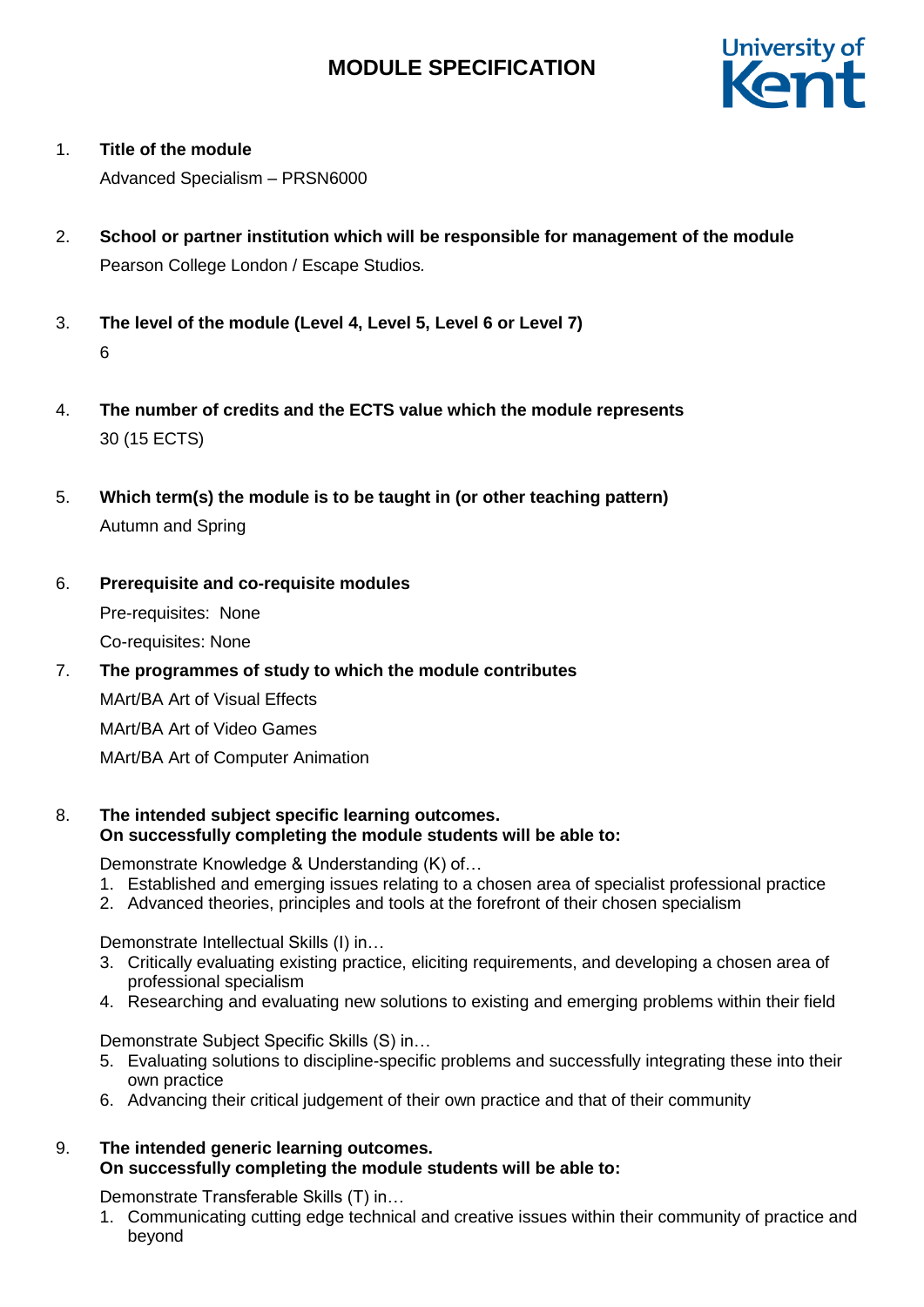

2. Reflective practice and self-analysis to identify and act on development needs

## 10. **A synopsis of the curriculum**

As this module sits alongside "Professional Practice" and "Professional Studio Project" it is largely individual work and deepens students' knowledge, skills and practices in their chosen specialism in the context of current and emerging practice. Peers will support each other to learn and grow using the Pearson College / Escape Studios methods that they have been using for the last two stages. Tutors and industry professionals will support through formative feedback on their personal practice, using this highly developed professionalism to contribute to the collaborative project.

The final portfolio of work is assessed by tutors and industry.

This enables students to deepen their knowledge, skills and practice in their specialist area in the creative industries. It allows them to develop their craft in the context established and emerging techniques and tools, drawing from and contributing to their community of practice and advancing the state-of-the-art in their discipline.

Keywords: Projects, clients, briefs, intensive, complex, collaborative, technical, portfolio

Outline syllabus:

- Research methods and approaches
- Strategies for finding solutions
- Communities of practice: using and contributing

## 11. **Reading list (Indicative list, current at time of publication. Reading lists will be published annually)**

In a similar manner to the "Specialism" project in Stage Two, as the focus of the advanced specialism differs for each individual student, readings will be defined in dialogue with tutors. Given the position of this module in the programme, readings are likely to be focused around deepening conceptual understanding, effective working processes, and knowledge of industry trends and practices, rather than technical knowledge..

## 12. **Learning and teaching methods**

Learning and teaching takes place through four key modes of delivery. These provide a blend of technical skills training, exploration of theory and praxis, application in the studio, and self-directed study and development time. The balance differs depending on the type of module. Tutorials allow discussion and building of community, self-directed study supports the development of the individual.

- Skills Sessions c. 10 hrs
- Tutorials c. 60 hrs
- Studio Time c. 0 hrs
- Self-Directed c. 230 hrs
- **Total 300 hours**

## 13. **Assessment methods**

## 13.1 Main assessment methods

Formative assessment will be provided throughout the module, both in terms of feedback on work in progress during Tutorials.

Summative assessment will be based on a Portfolio.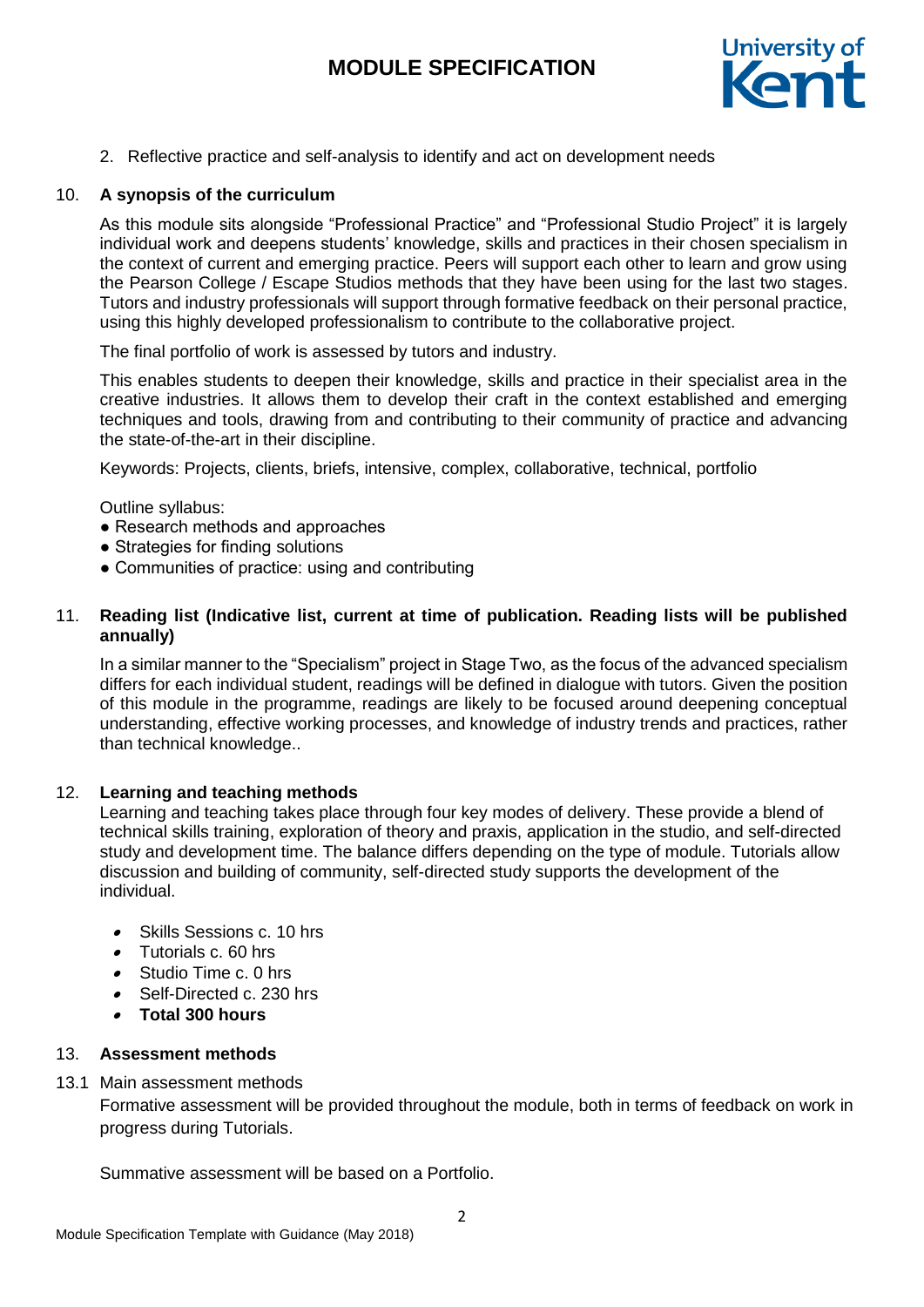

# **Proposal exercise (Formative 0%)**

The student will be required to review their skills in the context of their collaborative studio project and propose a way to develop their specialist craft whilst contributing to the successful completion of the team project. They will present for formative feedback from tutors and peers.

# **Progress presentation exercise (Formative 0%)**

This will take the form of an individual presentation of 5 minutes presenting the progress of the student's personal contributions to the team project. The student will present for formative feedback.

# **Assignment 1: Individual Portfolio (100%)**

The student will present a portfolio of evidence showing development in their specialisation in the context of the team studio project and current theory and practice. They should highlight where specific learning outcomes have been met. The Portfolio Review with a tutor will support this.

# 13.2 Reassessment Methods

# 14. **Map of module learning outcomes**

| <b>Module learning</b><br>outcome | 8.1 | 8.2 | 8.3      | 8.4      | 8.5 | 8.6 | 9.1 | 9.2 |
|-----------------------------------|-----|-----|----------|----------|-----|-----|-----|-----|
| Learning/ teaching<br>method      |     |     |          |          |     |     |     |     |
| <b>Skills Sessions</b>            | X   | X   | $\times$ | $\times$ | X   | X   | X   | X   |
| <b>Tutorials</b>                  | X   | X   | X        | $\times$ | X   | X   | X   | X   |
| <b>Studio Time</b>                |     |     |          |          |     |     |     |     |
| Self-Directed                     | X   | X   | X        | X        | X   | X   | X   | x   |
| <b>Assessment method</b>          |     |     |          |          |     |     |     |     |
| Portfolio                         | Х   | X   | X        | X        | Х   | Х   | Х   |     |

## 15. **Inclusive module design**

The Collaborative Partner recognises and has embedded the expectations of current equality legislation, by ensuring that the module is as accessible as possible by design. Additional alternative arrangements for students with Inclusive Learning Plans (ILPs)/declared disabilities will be made on an individual basis, in consultation with the relevant policies and support services.

The inclusive practices in the guidance (see Annex B Appendix A) have been considered in order to support all students in the following areas:

- a) Accessible resources and curriculum
- b) Learning, teaching and assessment methods

# 16. **Campus(es) or centre(s) where module will be delivered**

Pearson College London / Escape Studios.

## 17. **Internationalisation**